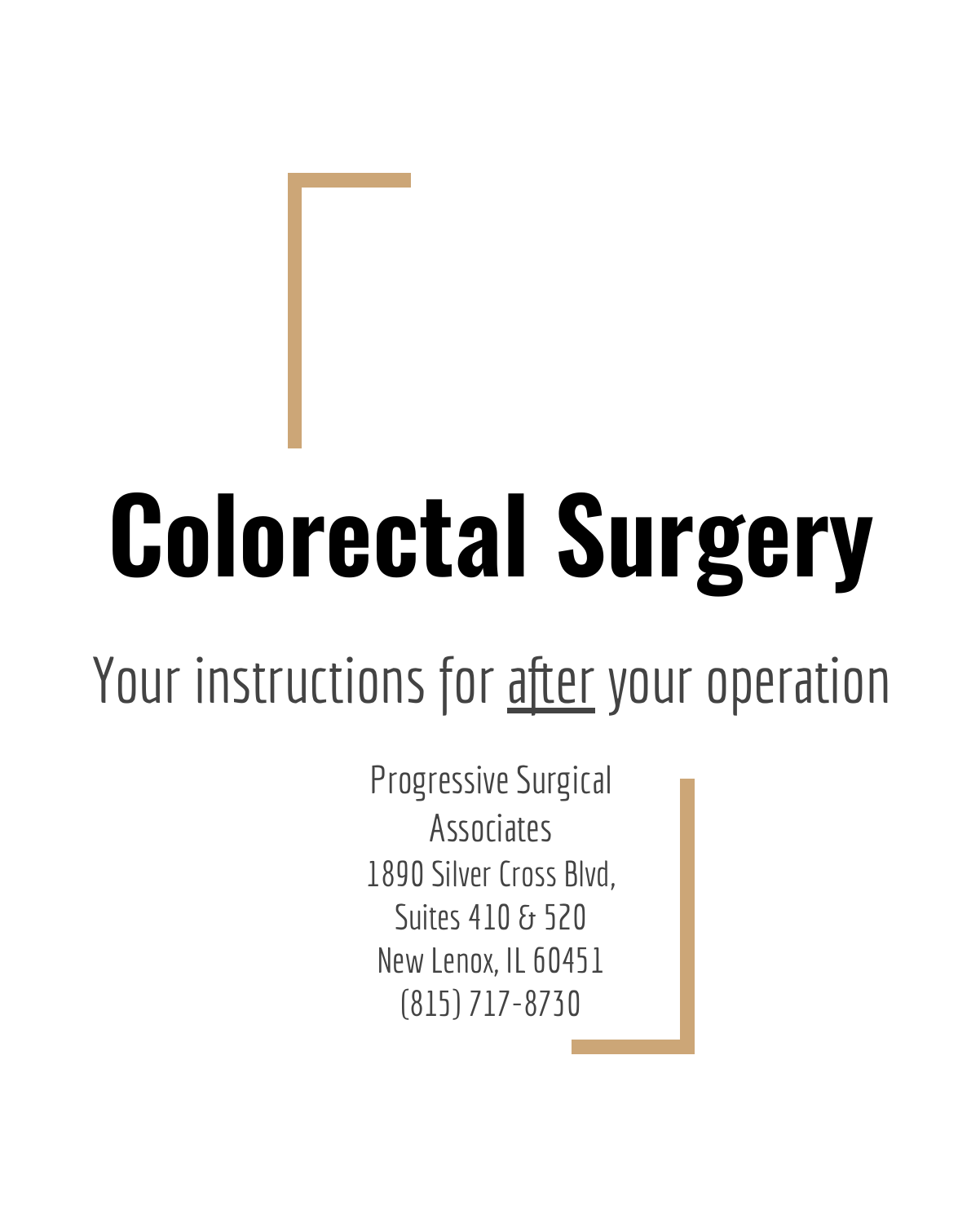- This contains general instructions for colorectal surgery and may not be tailored to your individual needs.
- If you were given different instructions at your hospital discharge, please follow those instructions given by your provider.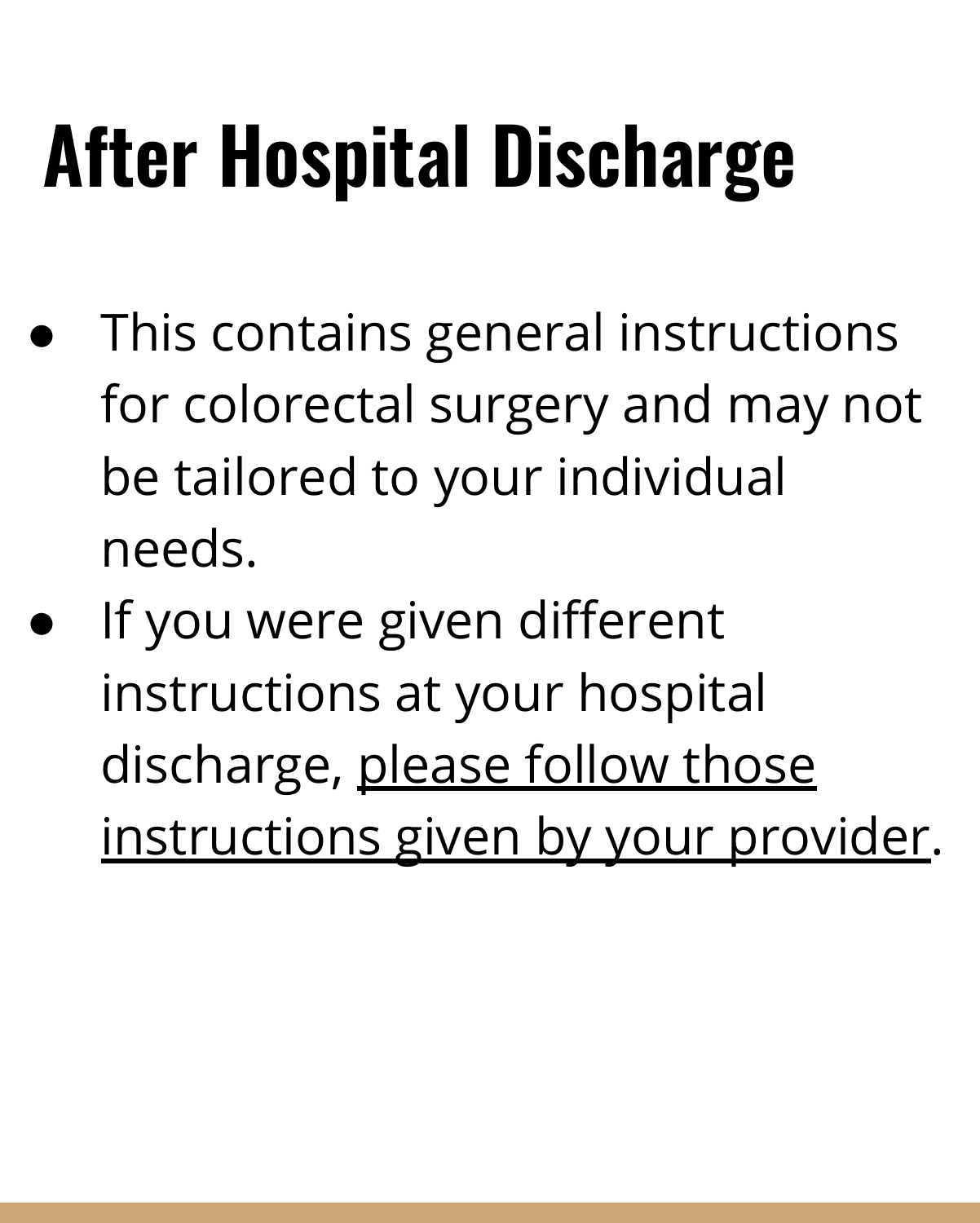- **● Walk!** Aim for 4-8 times/day.
- Get out of bed and sit upright.
- Avoid ice chips. Avoid carbonated beverages. These cause bloating.
- **Wash hands** before handling wounds or dressings.
- Write down questions you have to address when we see you in the office for follow up visits.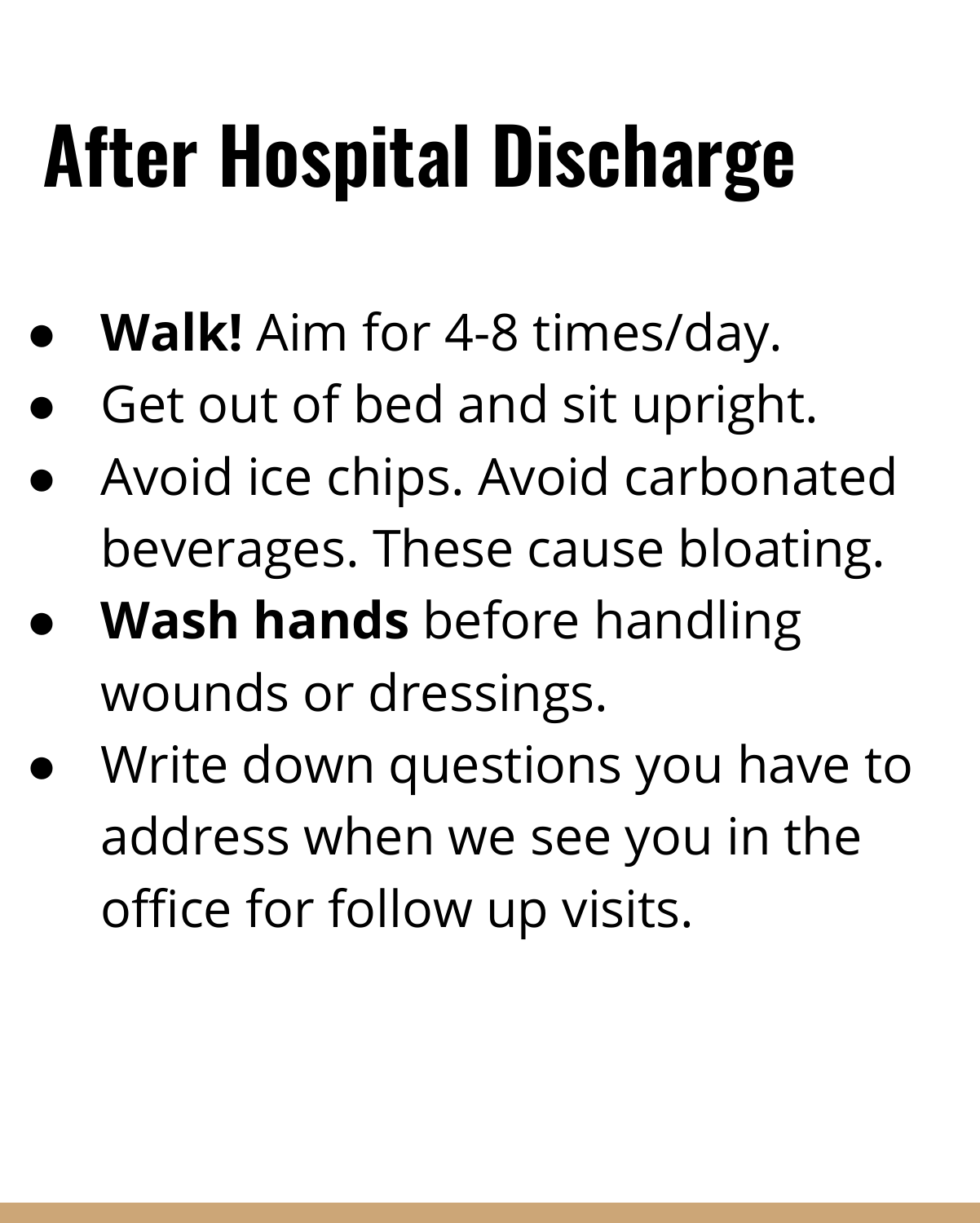#### **Diet Instructions**

- **Eat bland and soft foods** for the first week. Eat small portions.
- Examples of foods to eat include soups without large chunks, pudding, pureed fruits, ground beef, soft pastas, white rice, mashed potatoes, cottage cheese.
- **Avoid:** alcohol, carbonation, spicy foods, large pieces of meat, raw vegetables, whole grains, beans and nuts, etc.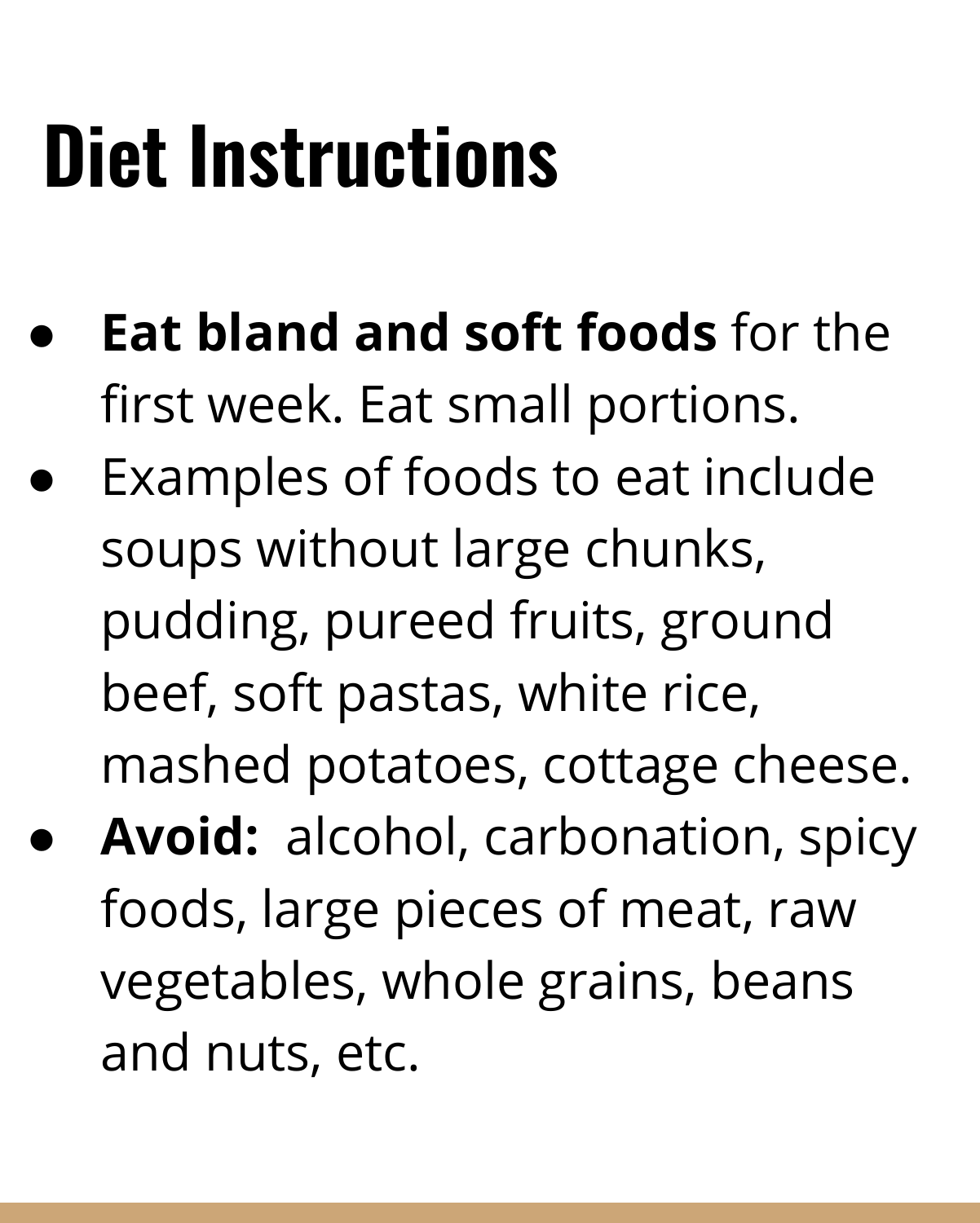If you were previously on a **blood-thinning medication** that was stopped prior to surgery, it is generally safe to resume taking it after 48-72 hours post-op.

You **may not lift** anything greater than 15 lhs for 4 weeks.

$$
\left\| - \right\|_F
$$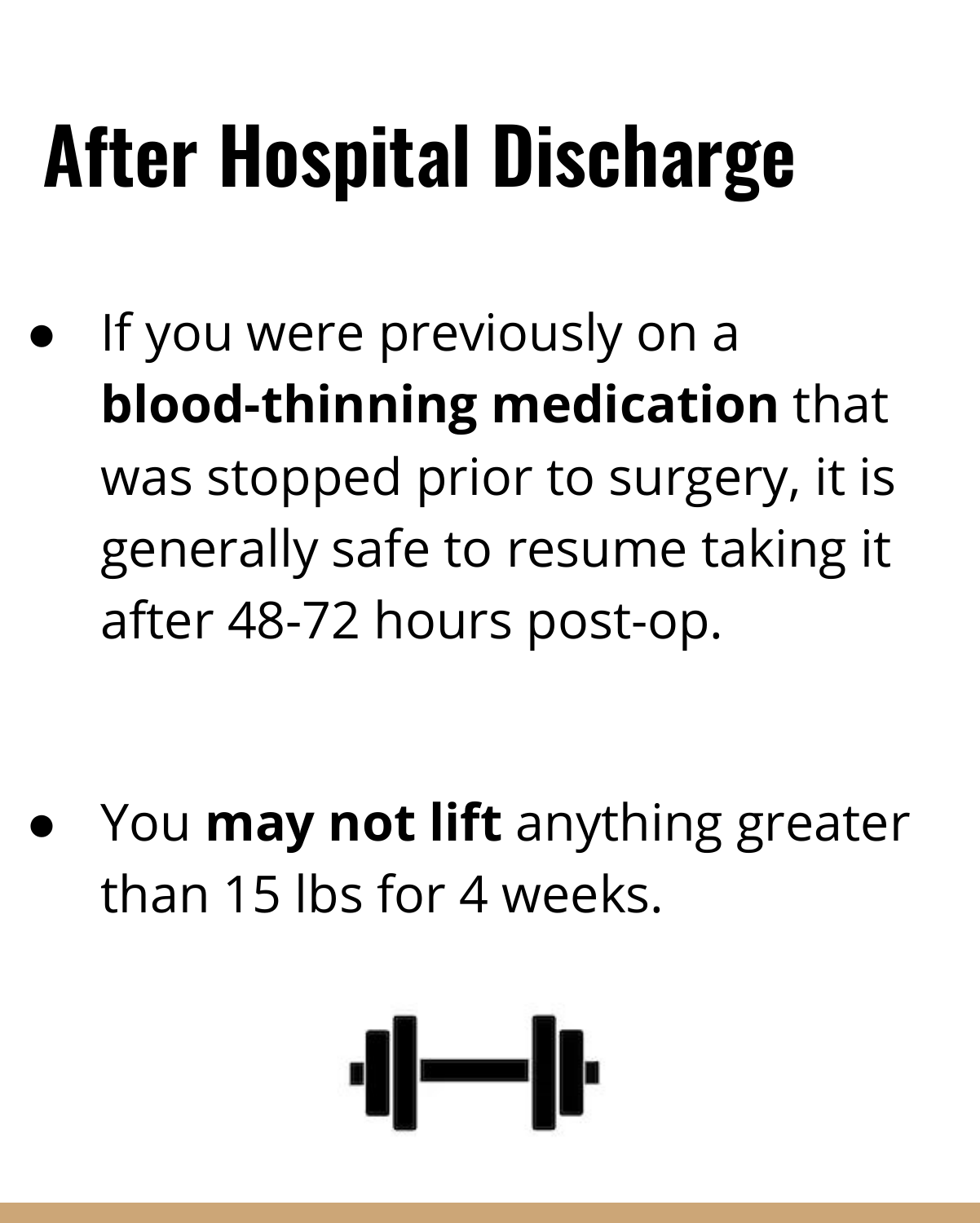Beware of the side effects of prescription-strength pain medications including constipation and nausea and take only as needed during the first few days. Use stool softeners as needed.

**●** Follow all other instructions that were provided in your discharge papers from Silver Cross.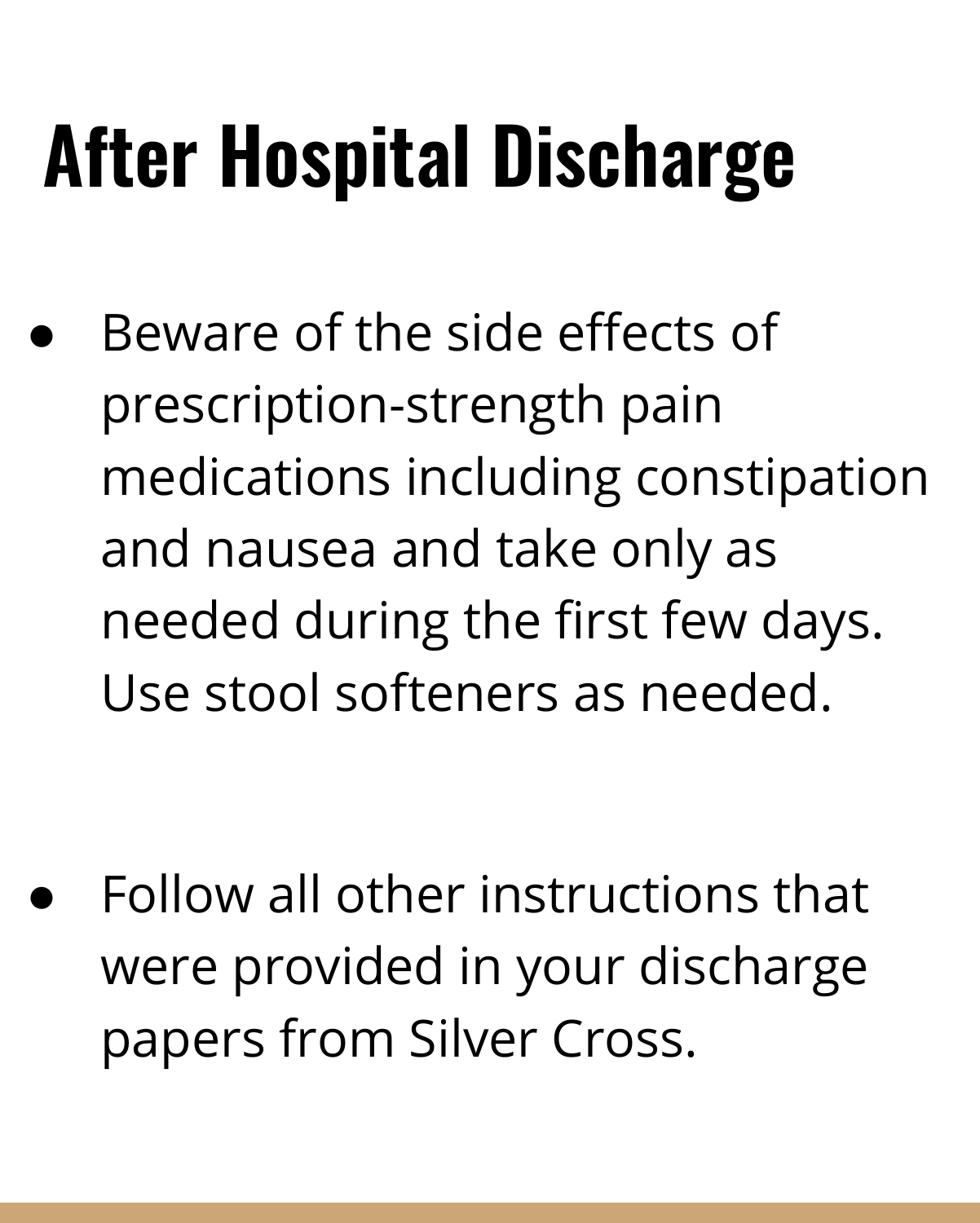## **First Follow Up Visit**

You will need to schedule a follow up visit with our office **10-14 days** after your surgery.

● At this visit we will discuss how your symptoms have been improving, when you can add different foods into your diet, answer questions and check your incisions.